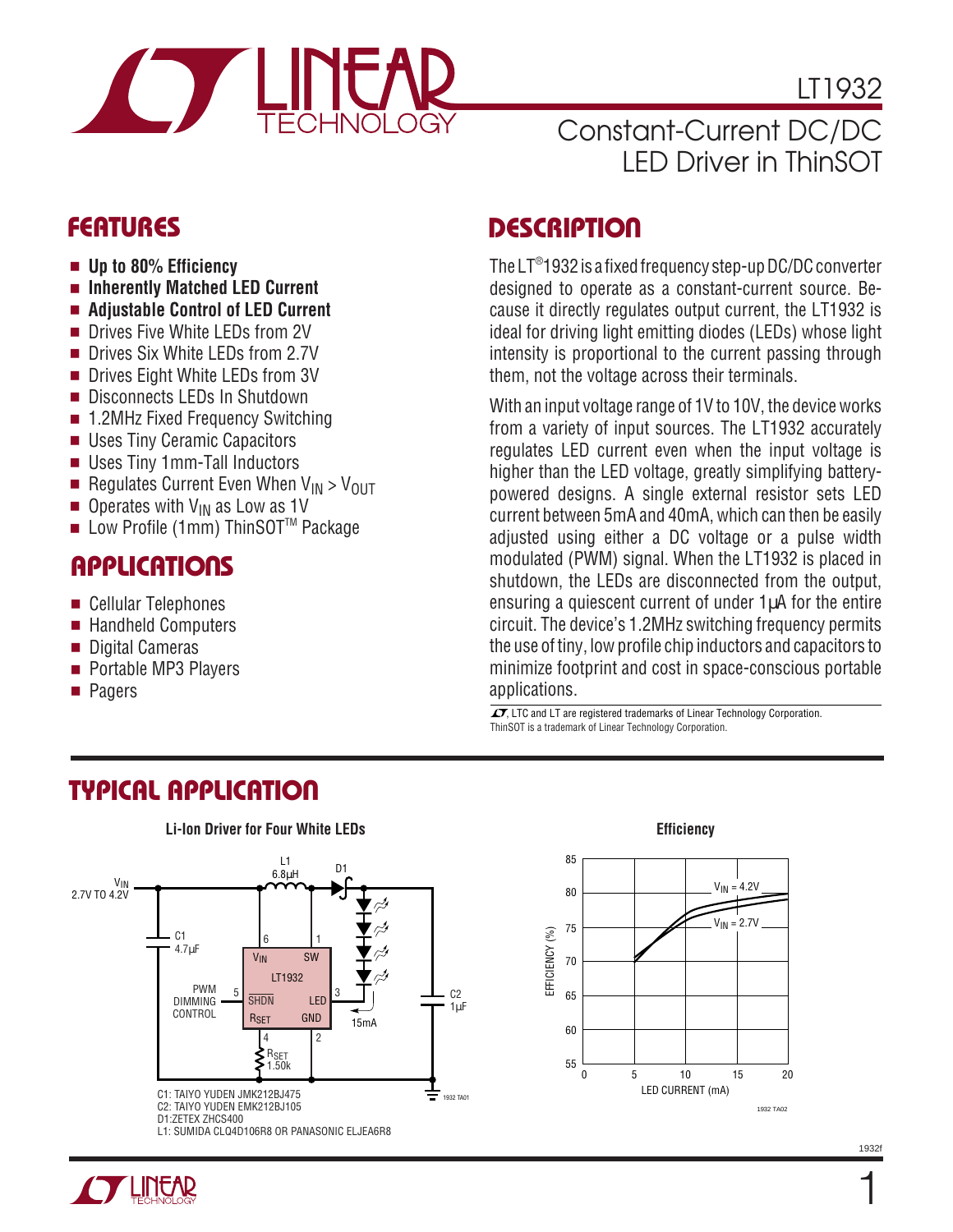**(Note 1)**

| Operating Temperature Range (Note 2) $\dots$ -40 $\degree$ C to 85 $\degree$ C |  |
|--------------------------------------------------------------------------------|--|
|                                                                                |  |
| Lead Temperature (Soldering, 10 sec) 300°C                                     |  |

### **ABSOLUTE MAXIMUM RATINGS PACKAGE/ORDER INFORMATION**



Consult LTC Marketing for parts specified with wider operating temperature ranges.

#### **ELECTRICAL CHARACTERISTICS** The  $\bullet$  denotes specifications that apply over the full operating temperature range, otherwise specifications are at  $T_A = 25^\circ \text{C}$ .  $V_{IN} = 1.2V$ ,  $V_{SHDN} = 1.2V$ , unless otherwise noted.

| <b>PARAMETER</b>                                               | <b>CONDITIONS</b>                                                                                                                                                                                                    | MIN              | <b>TYP</b>          | <b>MAX</b>       | <b>UNITS</b>          |
|----------------------------------------------------------------|----------------------------------------------------------------------------------------------------------------------------------------------------------------------------------------------------------------------|------------------|---------------------|------------------|-----------------------|
| Minimum Input Voltage                                          |                                                                                                                                                                                                                      |                  |                     |                  | $\vee$                |
| Quiescent Current                                              | $V_{RSET} = 0.2V$<br>$V_{\overline{\text{SHDN}}} = 0V$                                                                                                                                                               |                  | 1.2<br>0.1          | 1.6<br>1.0       | mA<br>μA              |
| R <sub>SET</sub> Pin Voltage                                   | $R_{\text{SET}} = 1.50k$                                                                                                                                                                                             |                  | 100                 |                  | mV                    |
| LED Pin Voltage                                                | $R_{\text{SET}} = 1.50$ k, V <sub>IN</sub> < V <sub>OUT</sub> (Figure 1)                                                                                                                                             |                  | 120                 | 180              | mV                    |
| <b>LED Pin Current</b>                                         | $R_{\text{SET}} = 562\Omega$ , $V_{\text{IN}} = 1.5V$<br>$R_{\text{SFT}} = 750 \Omega$ , $V_{\text{IN}} = 1.2 V$<br>$R_{\text{SET}} = 1.50k, V_{\text{IN}} = 1.2V$<br>$R_{\text{SET}} = 4.53k, V_{\text{IN}} = 1.2V$ | 33<br>25<br>12.5 | 38<br>30<br>15<br>5 | 45<br>36<br>17.5 | mA<br>mA<br>mA<br>mA  |
| LED Pin Current Temperature Coefficient                        | $I_{LED} = 15mA$                                                                                                                                                                                                     |                  | $-0.02$             |                  | $mA$ <sup>o</sup> $C$ |
| <b>Switching Frequency</b>                                     | $V_{IN} = 1V$                                                                                                                                                                                                        | 0.8              | 1.2                 | 1.6              | <b>MHz</b>            |
| Maximum Switch Duty Cycle                                      |                                                                                                                                                                                                                      | 90               | 95                  |                  | $\frac{0}{0}$         |
| <b>Switch Current Limit</b>                                    |                                                                                                                                                                                                                      | 400              | 550                 | 780              | mA                    |
| Switch V <sub>CESAT</sub>                                      | $ISW = 300mA$                                                                                                                                                                                                        |                  | 150                 | 200              | mV                    |
| <b>SHDN Pin Current</b>                                        | $V_{\overline{\text{SHDN}}} = 0V$<br>$VSHDN = 2V$                                                                                                                                                                    |                  | $\Omega$<br>15      | 0.1<br>30        | μA<br>μA              |
| Start-Up Threshold (SHDN Pin)<br>Shutdown Threshold (SHDN Pin) |                                                                                                                                                                                                                      | 0.85             |                     | 0.25             | $\vee$<br>V           |
| Switch Leakage Current                                         | Switch Off, $V_{SW} = 5V$                                                                                                                                                                                            |                  | 0.01                | 5                | μA                    |

**Note 1:** Absolute Maximum Ratings are those values beyond which the life of a device may be impaired.

**Note 2:** The LT1932E is guaranteed to meet specifications from 0°C to 70°C. Specifications over the  $-40^{\circ}$ C to 85 $^{\circ}$ C operating temperature range are assured by design, characterization and correlation with statistical process controls.

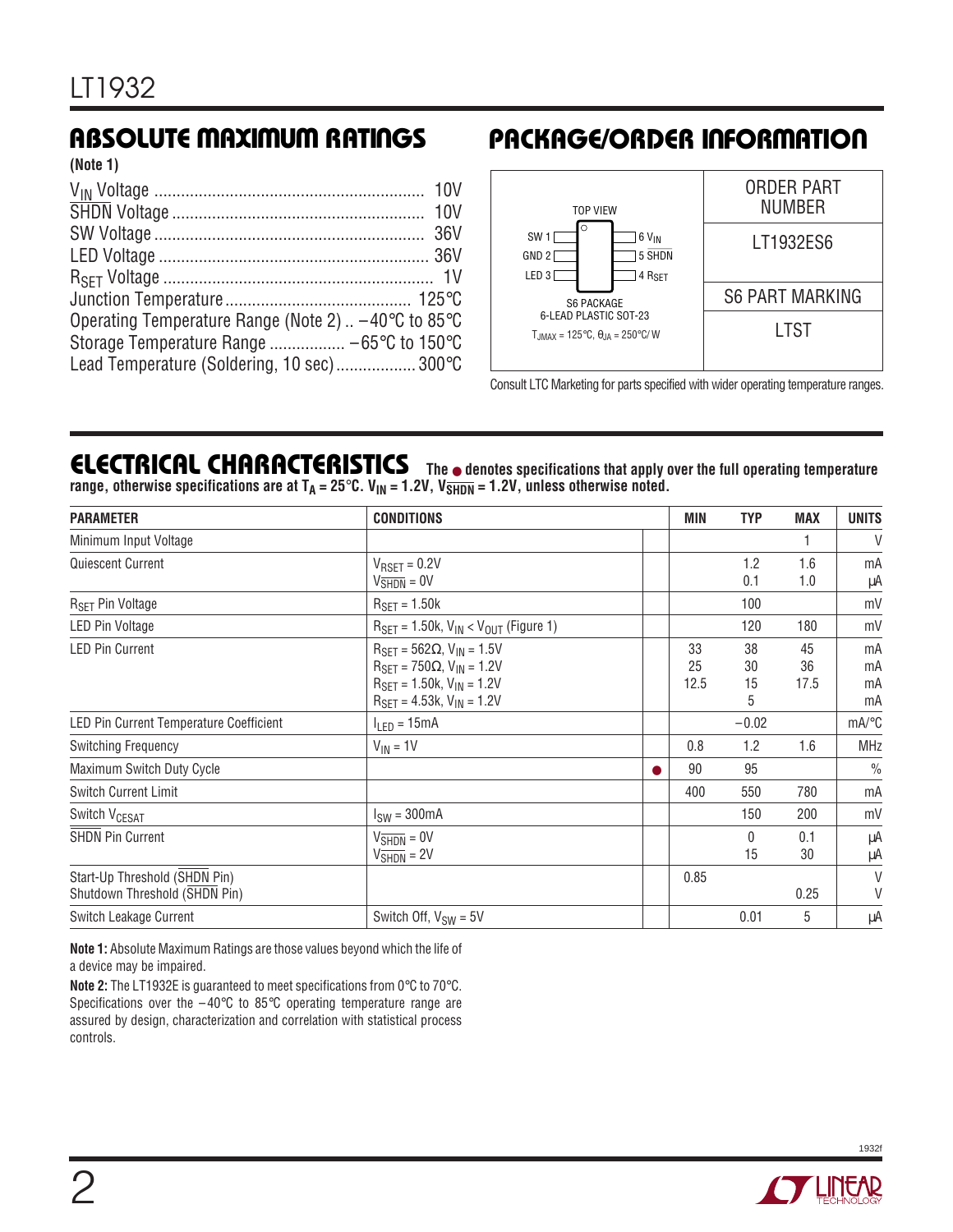# **TYPICAL PERFORMANCE CHARACTERISTICS**



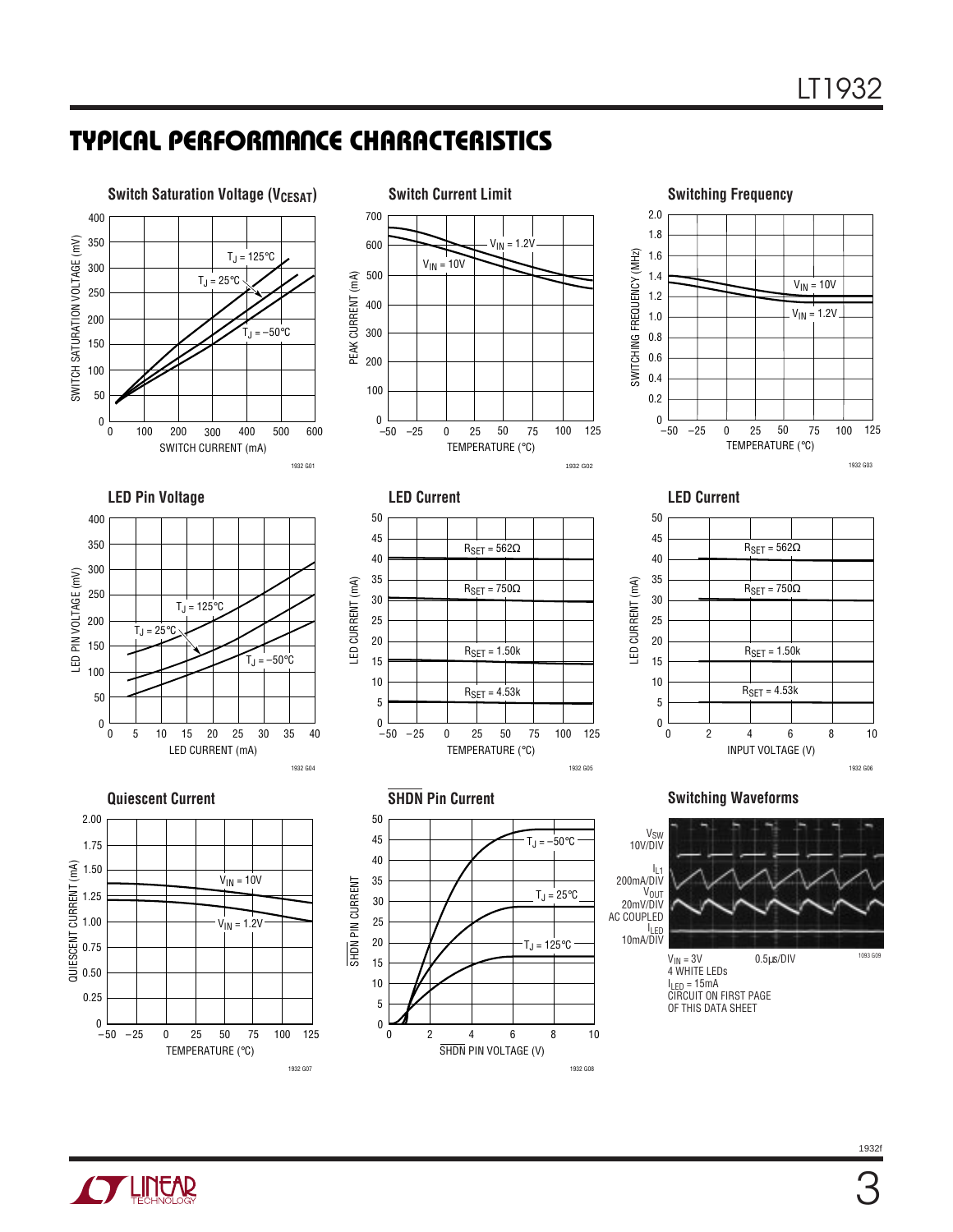# **PIN FUNCTIONS**

**SW (Pin 1):** Switch Pin. This is the collector of the internal NPN power switch. Minimize the metal trace area connected to this pin to minimize EMI.

**GND (Pin 2):** Ground Pin. Tie this pin directly to local ground plane.

**LED (Pin 3):** LED Pin. This is the collector of the internal NPN LED switch. Connect the cathode of the bottom LED to this pin.

**RSET** (Pin 4): A resistor between this pin and ground programs the LED current (that flows into the LED pin). This pin is also used to provide LED dimming.

**SHDN (Pin 5):** Shutdown Pin. Tie this pin higher than 0.85V to turn on the LT1932; tie below 0.25V to turn it off.

**V<sub>IN</sub>** (Pin 6): Input Supply Pin. Bypass this pin with a capacitor to ground as close to the device as possible.



# **OPERATION**

The LT1932 uses a constant frequency, current mode control scheme to regulate the output current,  $I_{\text{F}}$ . Operation can be best understood by referring to the block diagram in Figure 1. At the start of each oscillator cycle, the SR latch is set, turning on power switch Q1. The signal at the noninverting input of the PWM comparator A2 is proportional to the switch current, summed together with a portion of the oscillator ramp. When this signal reaches the level set by the output of error amplifier A1, comparator A2 resets the latch and turns off the

1932f power switch. In this manner, A1 sets the correct peak current level to keep the LED current in regulation. If A1's output increases, more current is delivered to the output; if it decreases, less current is delivered. A1 senses the LED current in switch Q2 and compares it to the current reference, which is programmed using resistor  $R_{\text{SFT}}$ . The R<sub>SET</sub> pin is regulated to 100mV and the output current,  $I_{LED}$ , is regulated to 225 •  $I_{SET}$ . Pulling the  $R_{SET}$  pin higher than 100mV will pull down the output of A1, turning off power switch Q1 and LED switch Q2.

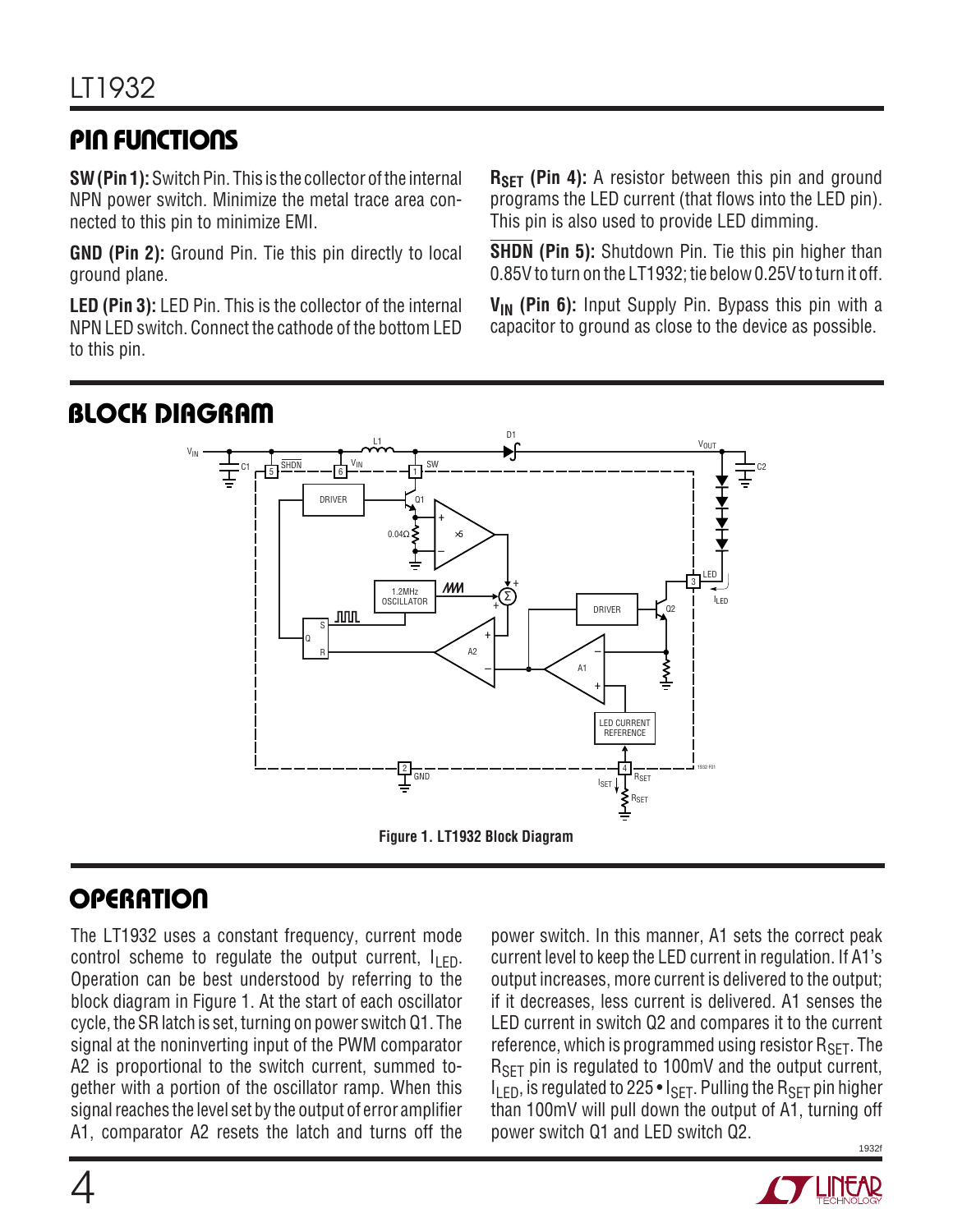#### **Inductor Selection**

Several inductors that work well with the LT1932 are listed in Table 1. Many different sizes and shapes are available. Consult each manufacturer for more detailed information and for their entire selection of related parts. As core losses at 1.2MHz are much lower for ferrite cores that for the cheaper powdered-iron ones, ferrite core inductors should be used to obtain the best efficiency. Choose an inductor that can handle at least 0.5A and ensure that the inductor has a low DCR (copper wire resistance) to minimize I<sup>2</sup>R power losses. A 4.7<sup>uH</sup> or 6.8<sup>uH</sup> inductor will be a good choice for most LT1932 designs.

| <b>PART</b>                                              | $(\mu H)$                | MAX<br><b>DCR</b><br>$(m\Omega)$ | <b>MAX</b><br><b>HEIGHT</b><br>(mm) | <b>VENDOR</b>                                    |
|----------------------------------------------------------|--------------------------|----------------------------------|-------------------------------------|--------------------------------------------------|
| ELJEA4R7<br>ELJEA6R8                                     | 4.7<br>6.8               | 180<br>250                       | $2.2\,$<br>2.2                      | Panasonic<br>(714) 373-7334<br>www.panasonic.com |
| LQH3C4R7M24<br>LQH3C100M24                               | 4.7<br>10                | 260<br>300                       | 22<br>2.2                           | Murata<br>(814) 237-1431<br>www.murata.com       |
| LB2016B4R7<br>LB2016B100                                 | 4.7<br>6.8               | 250<br>350                       | 1.6<br>1.6                          | Taiyo Yuden<br>(408) 573-4150<br>www.t-yuden.com |
| CMD4D06-4R7<br>CMD4D06-6R8<br>CLQ4D10-4R7<br>CLQ4D10-6R8 | 4.7<br>6.8<br>4.7<br>6.8 | 216<br>296<br>162<br>195         | 0.8<br>0.8<br>1.2<br>1.2            | Sumida<br>$(847)$ 956-0666<br>www.sumida.com     |

#### **Table 1. Recommended Inductors**

#### **Inductor Efficiency Considerations**

Many applications have thickness requirements that restrict component heights to 1mm or 2mm. There are 2mm tall inductors currently available that provide a low DCR and low core losses that help provide good overall efficiency. Inductors with a height of 1mm (and less) are becoming more common, and a few companies have introduced chip inductors that are not only thin, but have a very small footprint as well. While these smaller inductors will be a necessity in some designs, their smaller size gives higher DCR and core losses, resulting in lower efficiencies. Figure 2 shows efficiency for the Typical Application circuit on the front page of this data sheet, with several different inductors. The larger devices improve

efficiency by up to 12% over the smaller, thinner ones. Keep this in mind when choosing an inductor.

The value of inductance also plays an important role in the overall system efficiency. While a 1µH inductor will have a lower DCR and a higher current rating than the 6.8µH version of the same part, lower inductance will result in higher peak currents in the switch, inductor and diode. Efficiency will suffer if inductance is too small. Figure 3 shows the efficiency of the Typical Application on the front page of this data sheet, with several different values of the same type of inductor (Panasonic ELJEA). The smaller values give an efficiency 3% to 5% lower than the 6.8µH value.







**Figure 3. Efficiency for Several Different Inductor Values**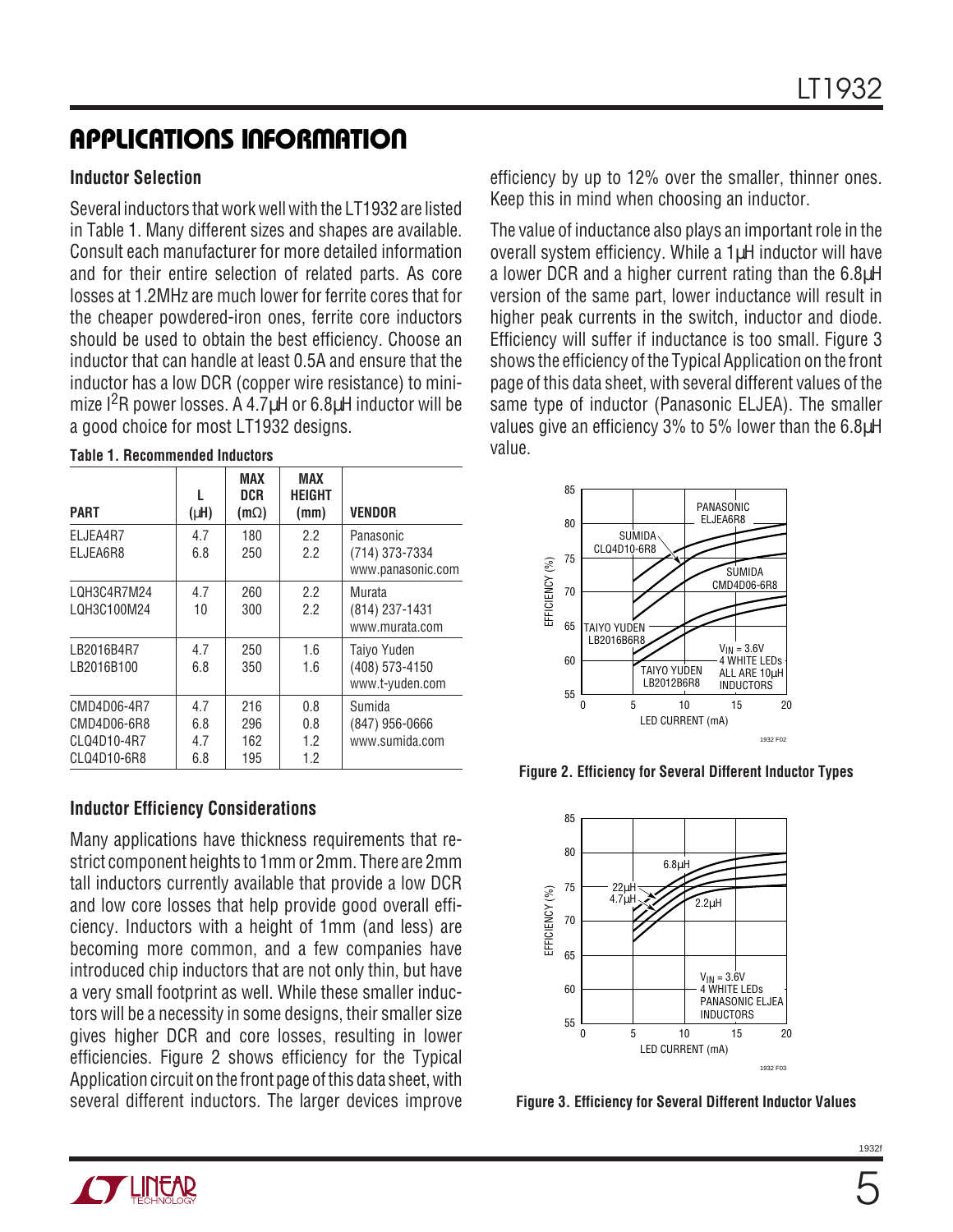#### **Capacitor Selection**

Low ESR (equivalent series resistance) capacitors should be used at the output to minimize the output ripple voltage. Because they have an extremely low ESR and are available in very small packages, multilayer ceramic capacitors are an excellent choice. X5R and X7R type capacitors are preferred because they retain their capacitance over wider voltage and temperature ranges than other types such as Y5V or Z5U. A 1µF or 2.2µF output capacitor is sufficient for most applications. Always use a capacitor with a sufficient voltage rating. Ceramic capacitors do not need to be derated (do not buy a capacitor with a rating twice what your application needs). A 16V ceramic capacitor is good to more than 16V, unlike a 16V tantalum, which may be good to only 8V when used in certain applications. Low profile ceramic capacitors with a 1mm maximum thickness are available for designs having strict height requirements.

Ceramic capacitors also make a good choice for the input decoupling capacitor, which should be placed as close as possible to the LT1932. A 2.2µF or 4.7µF input capacitor is sufficient for most applications. Table 2 shows a list of several ceramic capacitor manufacturers. Consult the manufacturers for detailed information on their entire selection of ceramic parts.

| <b>VENDOR</b> | <b>PHONE</b>   | URL             |
|---------------|----------------|-----------------|
| Taiyo Yuden   | (408) 573-4150 | www.t-yuden.com |
| Murata        | (814) 237-1431 | www.murata.com  |
| Kemet         | (408) 986-0424 | www.kemet.com   |

### **Diode Selection**

Schottky diodes, with their low forward voltage drop and fast switching speed, are the ideal choice for LT1932 applications. Table 3 shows several different Schottky diodes that work well with the LT1932. Make sure that the diode has a voltage rating greater than the output voltage. The diode conducts current only when the power switch is

turned off (typically less than one-third the time), so a 0.4A or 0.5A diode will be sufficient for most designs.

|  |  |  | <b>Table 3. Recommended Schottky Diodes</b> |  |  |
|--|--|--|---------------------------------------------|--|--|
|--|--|--|---------------------------------------------|--|--|

| <b>PART</b>                   | <b>VENDOR</b>                                               |
|-------------------------------|-------------------------------------------------------------|
| MBR0520<br>MBR0530<br>MBR0540 | <b>ON Semiconductor</b><br>(800) 282-9855<br>www.onsemi.com |
| ZHCS400<br>ZHCS500            | Zetex<br>(631) 543-7100<br>www.zetex.com                    |

### **Programming LED Current**

The LED current is programmed with a single resistor connected to the  $R_{SFT}$  pin (see Figure 1). The  $R_{SFT}$  pin is internally regulated to 100mV, which sets the current flowing out of this pin,  $I_{\text{SFT}}$ , equal to 100mV/R<sub>SFT</sub>. The LT1932 regulates the current into the LED pin,  $I_{\text{IFD}}$ , to 225 times the value of  $I_{\text{SFT}}$ . For the best accuracy, a 1% (or better) resistor value should be used. Table 4 shows several typical 1% R<sub>SFT</sub> values. For other LED current values, use the following equation to choose  $R_{\text{SFT}}$ .

$$
R_{SET} = 225 \cdot \left(\frac{0.1V}{I_{LED}}\right)
$$

| $I_{LED}$ (mA) | <b>R<sub>SET</sub> VALUE</b> |
|----------------|------------------------------|
| 40             | $562\Omega$                  |
| 30             | $750\Omega$                  |
| 20             | 1.13k                        |
| 15             | 1.50k                        |
| 10             | 2.26k                        |
| 5              | 4.53k                        |

Most white LEDs are driven at maximum currents of 15mA to 20mA. Some higher power designs will use two parallel strings of LEDs for greater light output, resulting in 30mA to 40mA (two strings of 15mA to 20mA) flowing into the LED pin.

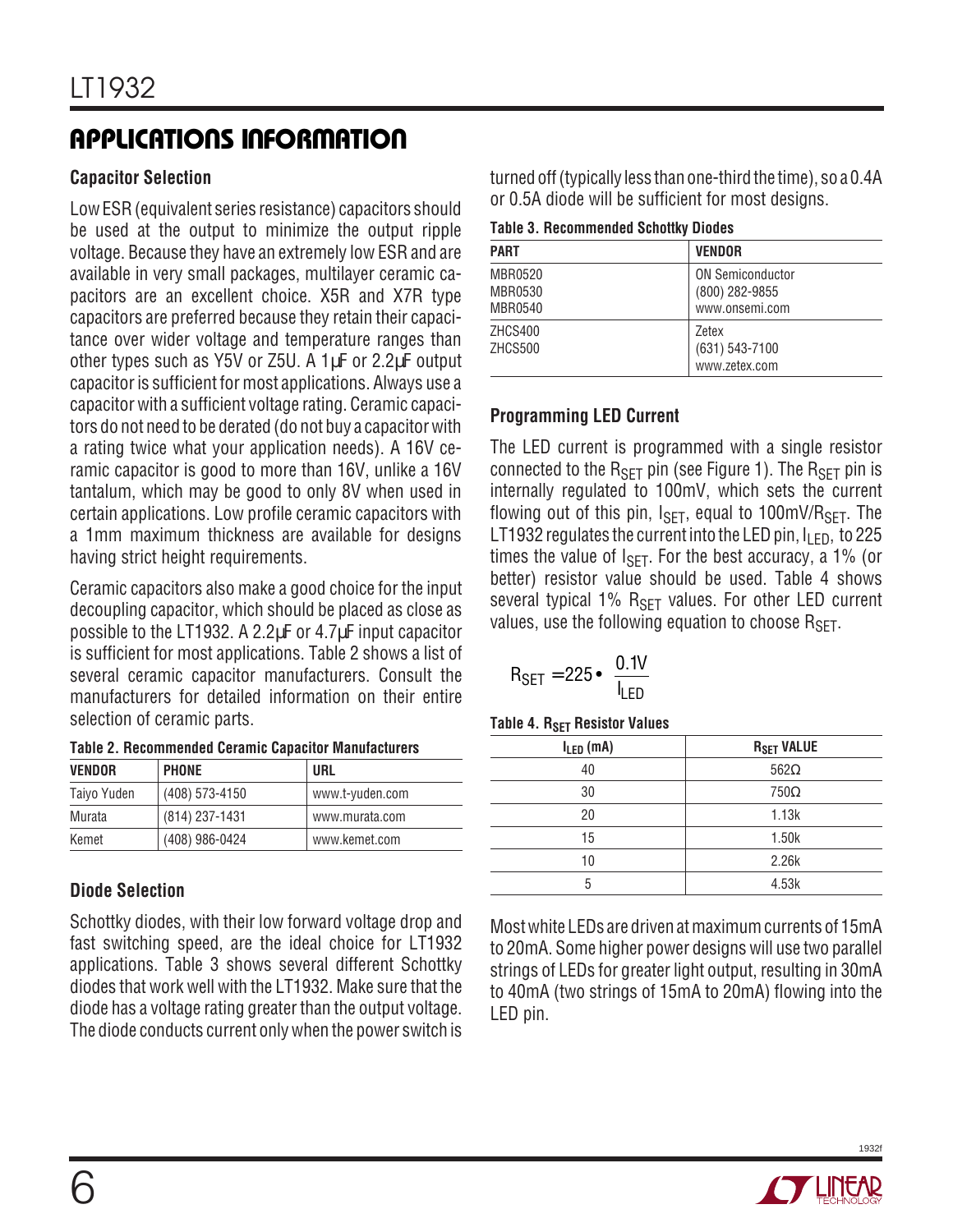#### **Open-Circuit Protection**

For applications where the string of LEDs can be disconnected or could potentially become an open circuit, a zener diode can be added across the LEDs to protect the LT1932 (see Figure 4). If the device is turned on without the LEDs present, no current feedback signal is provided to the LED pin. The LT1932 will then switch at its maximum duty cycle, generating an output voltage 10 to 15 times greater than the input voltage. Without the zener, the SW pin could see more than 36V and exceed its maximum rating. The zener voltage should be larger than the maximum forward voltage of the LED string.



**Figure 4. LED Driver with Open-Circuit Protection**

#### **Dimming Using a PWM Signal**

PWM brightness control provides the widest dimming range (greater than 20:1) by pulsing the LEDs on and off using the control signal. The LEDs operate at either zero or full current, but their average current changes with the PWM signal duty cycle. Typically, a 5kHz to 40kHz PWM signal is used. PWM dimming with the LT1932 can be accomplished two different ways (see Figure 6). The SHDN pin can be driven directly or a resistor can be added to drive the  $R_{\text{SFT}}$  pin.

If the SHDN pin is used, increasing the duty cycle will increase the LED brightness. Using this method, the LEDs can be dimmed and turned off completely using the same control signal. A 0% duty cycle signal will turn off the LT1932, reducing the total quiescent current to zero.

If the  $R_{SFT}$  pin is used, increasing the duty cycle will decrease the brightness. Using this method, the LEDs are dimmed using  $R_{\text{SFT}}$  and turned off completely using  $\overline{\text{SHDN}}$ . If the  $\text{R}_{\text{SFT}}$  pin is used to provide PWM dimming, the approximate value of  $R_{\text{PWM}}$  should be (where  $V_{\text{MAX}}$  is the "high" value of the PWM signal):

$$
R_{\text{PWM}} = R_{\text{SET}} \cdot \left( \frac{V_{\text{MAX}}}{0.15V} - 1 \right)
$$

In addition to providing the widest dimming range, PWM brightness control also ensures the "purest" white LED color over the entire dimming range. The true color of a white LED changes with operating current, and is the "purest" white at a specific forward current, usually 15mA or 20mA. If the LED current is less than or more than this value, the emitted light becomes more blue. For color LCDs, this often results in a noticeable and undesirable blue tint to the display.

When a PWM control signal is used to drive the SHDN pin of the LT1932 (see Figure 6), the LEDs are turned off and on at the PWM frequency. The current through them alternates between full current and zero current, so the average current changes with duty cycle. This ensures that when the LEDs are on, they can be driven at the appropriate current to give the purest white light. Figure 5 shows the LED current when a 5kHz PWM dimming control signal is used with the LT1932. The LED current waveform cleanly tracks the PWM control signal with no delays, so the LED brightness varies linearly with the PWM duty cycle.



**Figure 5. PWM Dimming Using the SHDN Pin**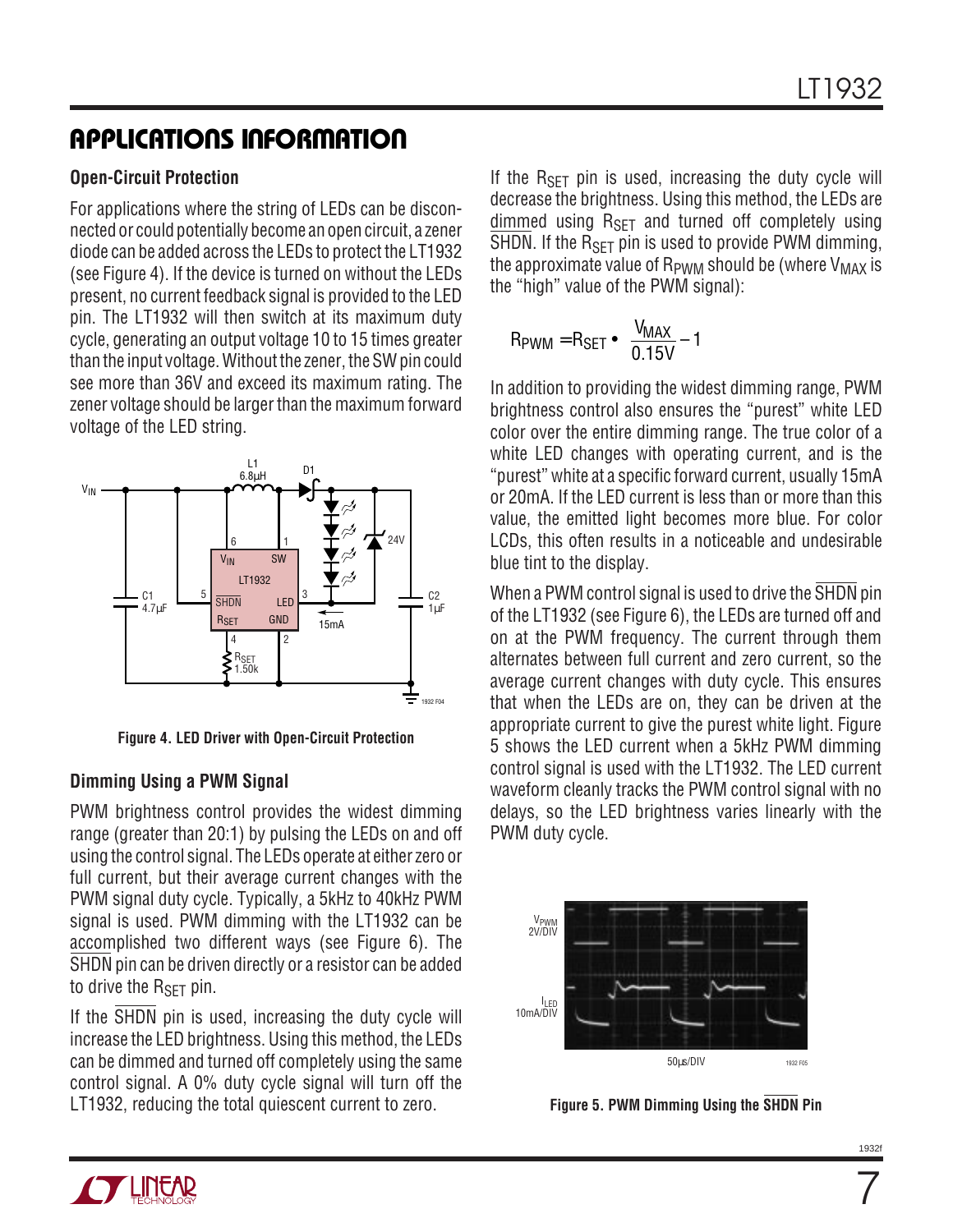#### **Dimming Using a Filtered PWM Signal**

While the direct PWM method provides the widest dimming range and the purest white light output, it causes the LT1932 to enter into Burst Mode $^\circ$  operation. This operation may be undesirable for some systems, as it may reflect some noise to the input source at the PWM frequency. The solution is to filter the control signal by adding a 10k resistor and a 0.1µF capacitor as shown in Figure 6, converting the PWM to a DC level before it reaches the  $R_{\rm SFT}$  pin. The 10k resistor minimizes the capacitance seen by the  $R_{SFT}$  pin.

#### **Dimming Using a Logic Signal**

For applications that need to adjust the LED brightness in discrete steps, a logic signal can be used as shown in Figure 6.  $R_{MIN}$  sets the minimum LED current value (when the NMOS is off):

$$
R_{MIN} = 225 \cdot \left(\frac{0.1V}{I_{LED(MIN)}}\right)
$$

R<sub>INCR</sub> sets how much the LED current is increased when the NMOS is turned on:

$$
R_{INCR} = 225 \cdot \left(\frac{0.1V}{I_{LED(INCREASE)}}\right)
$$

#### **Dimming Using a DC Voltage**

For some applications, the preferred method of brightness control uses a variable DC voltage to adjust the LED current. As the DC voltage is increased, current flows through  $R_{AD,I}$  into  $R_{SFT}$ , reducing the current flowing out of the R<sub>SFT</sub> pin, thus reducing the LED current. Choose the  $R_{ADJ}$  value as shown below where  $V_{MAX}$  is the maximum DC control voltage,  $I_{LED(MAX)}$  is the current programmed by R<sub>SFT</sub>, and  $I_{\text{FDMIN}}$  is the minimum value of  $I_{\text{F}}$  (when the DC control voltage is at  $V_{MAX}$ ).

$$
R_{ADJ} = 225 \cdot \left( \frac{V_{MAX} - 0.1V}{I_{LED(MAX)} - I_{LED(MIN)}} \right)
$$

#### **Regulating LED Current when V<sub>IN</sub> > V<sub>OUT</sub>**

The LT1932 contains special circuitry that enables it to regulate the LED current even when the input voltage is higher than the output voltage. When  $V_{IN}$  is less than  $V_{OUT}$ , the internal NPN LED switch (transistor Q2 in Figure 1) is saturated to provide a lower power loss. When  $V_{IN}$  is greater than  $V_{\text{OUT}}$ , the NPN LED switch comes out of saturation to keep the LED current in regulation.

#### **Soft-Start/Controlling Inrush Current**

For many applications, it is necessary to minimize the inrush current at start-up. When first turned on and the LED current is zero, the LT1932 will initially command the maximum switch current of 500mA to 600mA, which may give an inrush current too high for some applications. A soft-start circuit (Figure 7) can be added to significantly reduce the start-up current spike. Figure 8 shows that without soft-start the input current reaches almost 600mA. Figure 9 shows that when the soft-start circuit is added, the input current has only a brief 300mA spike, and on average does not exceed 100mA.

Burst Mode is a registered trademark of Linear Technology Corporation.



**Figure 6. Five Methods of LED Dimming**

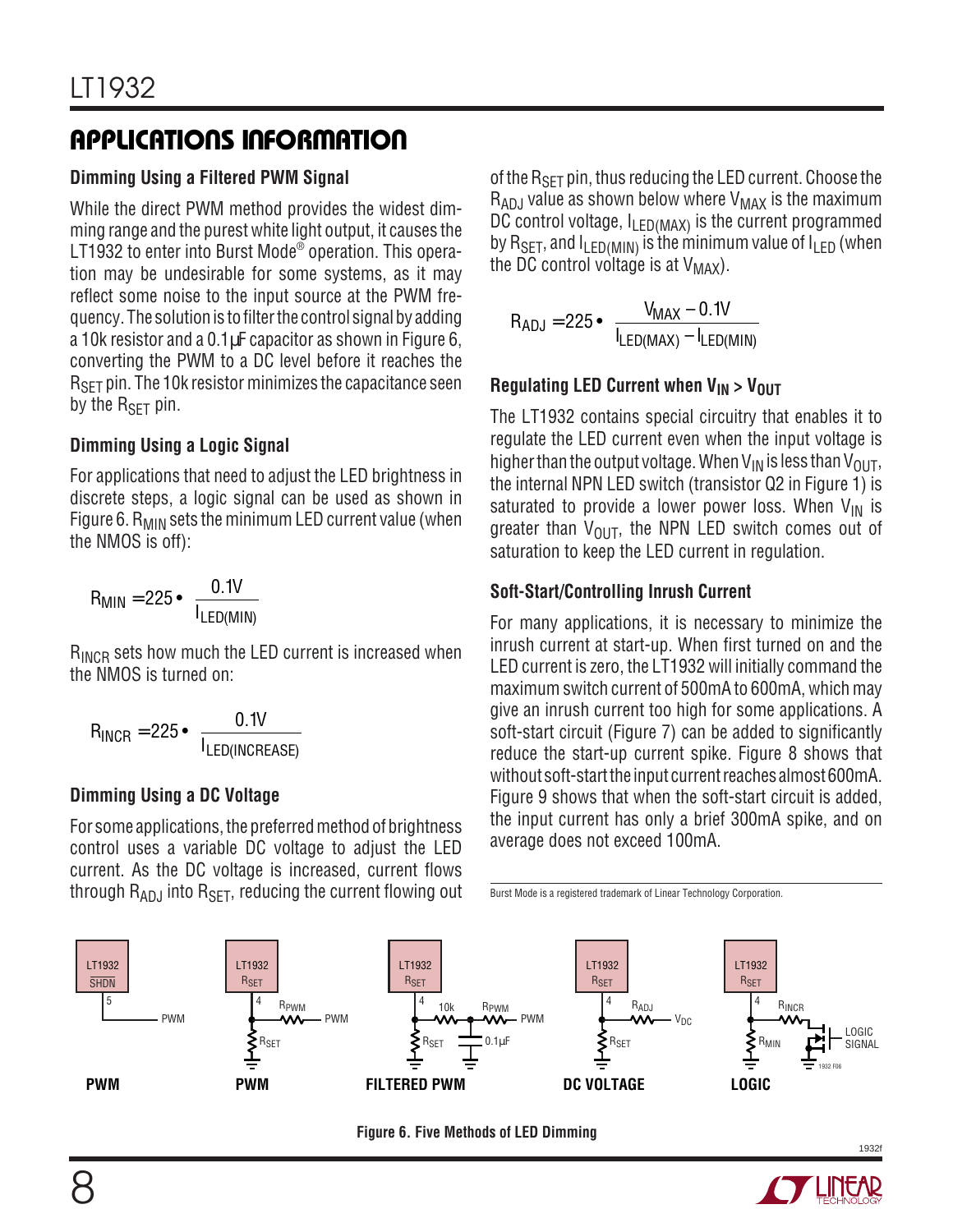

**Figure 7. Soft-Start Circuit for the LT1932**



**Figure 8. Input Current at Start-Up Without Soft-Start**

#### **Board Layout Considerations**

As with all switching regulators, careful attention must be paid to the PCB board layout and component placement. To maximize efficiency, switch rise and fall times are made as short as possible. To prevent radiation and high frequency resonance problems, proper layout of the high frequency switching path is essential. Minimize the length and area of all traces connected to the SW pin and always use a ground plane under the switching regulator to minimize interplane coupling. The signal path including the switch, output diode D1 and output capacitor C2, contains nanosecond rise and fall times and should be kept as short as possible. In addition, the ground connection for the  $R_{\text{SFT}}$  resistor should be tied directly to the GND pin and not be shared with any other component, ensuring a clean, noise-free connection. Recommended component placement is shown in Figure 10.



**Figure 9. Input Current at Start-Up with Soft-Start**



**Figure 10. Recommended Component Placement**

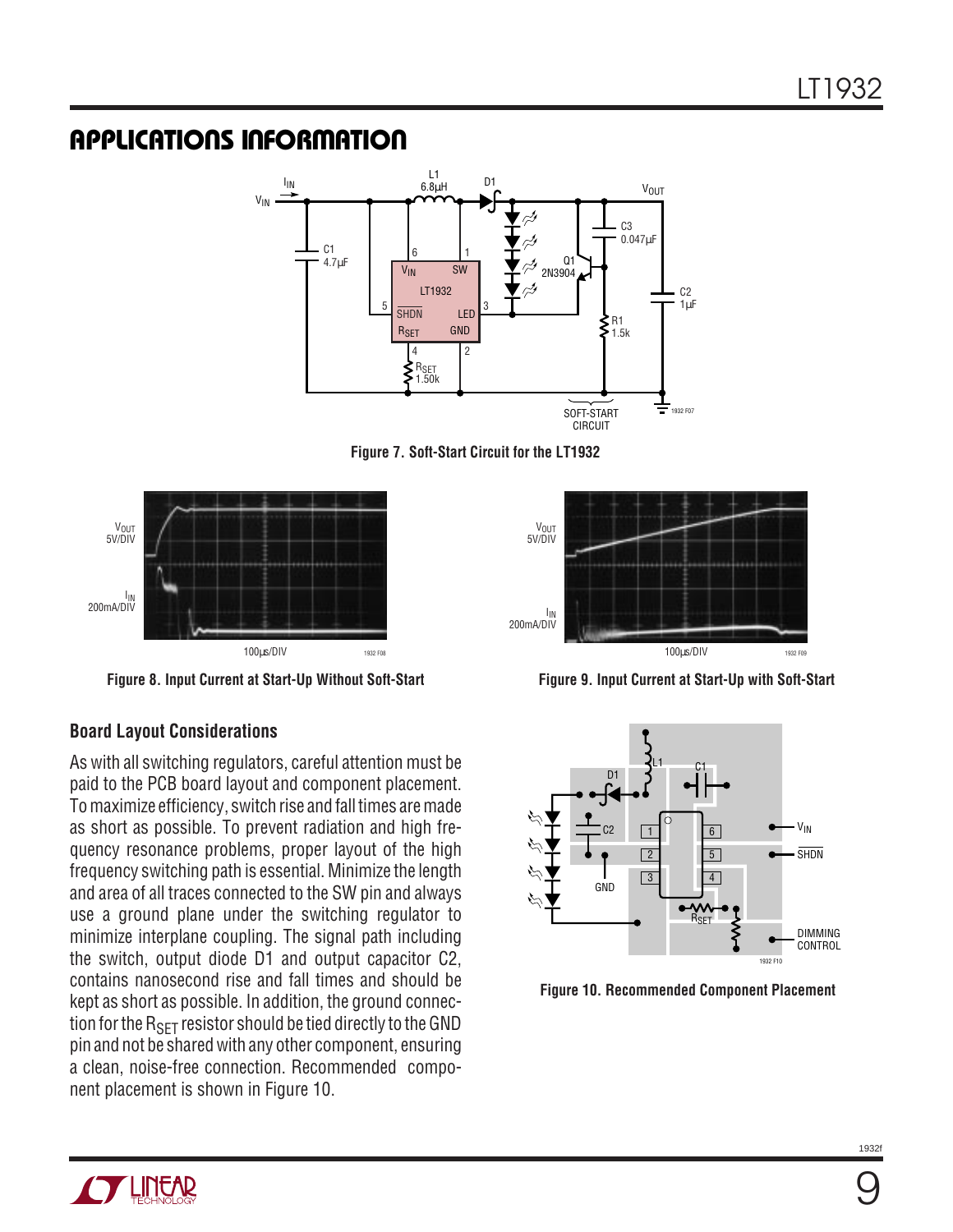



**Single Cell Driver for Two White LEDs**



**Efficiency**



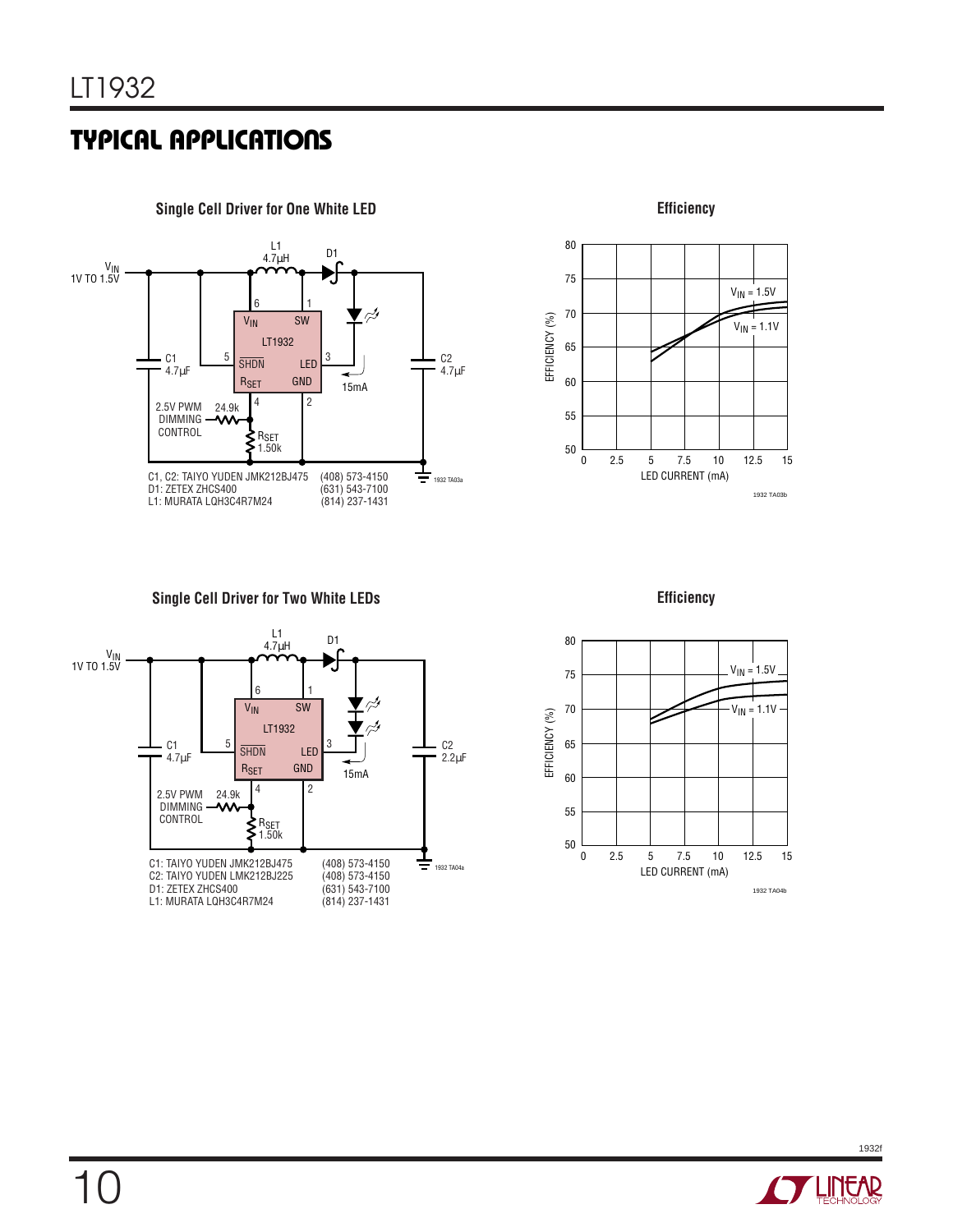

85 80  $V_{IN} = 3V$ 75 EFFICIENCY (%) EFFICIENCY (%)  $V_{IN} = 1.8V$ 70 65 60 55 0 5 15 10 20 LED CURRENT (mA) 1932 TA15b

**Efficiency**

**2-Cell Driver for Three White LEDs Efficiency**





**STARTED BY**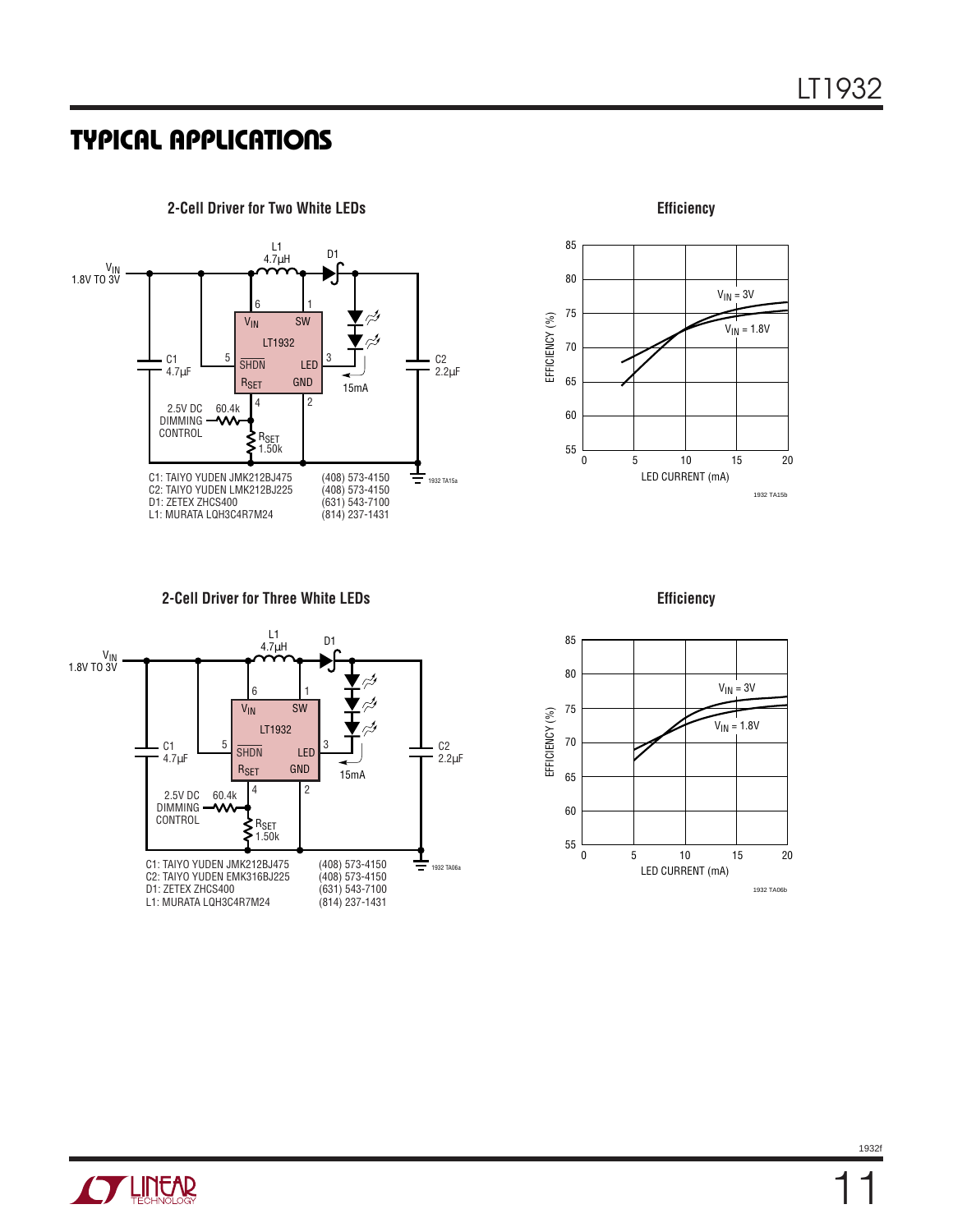



**2-Cell Driver for Five White LEDs**



**Efficiency**



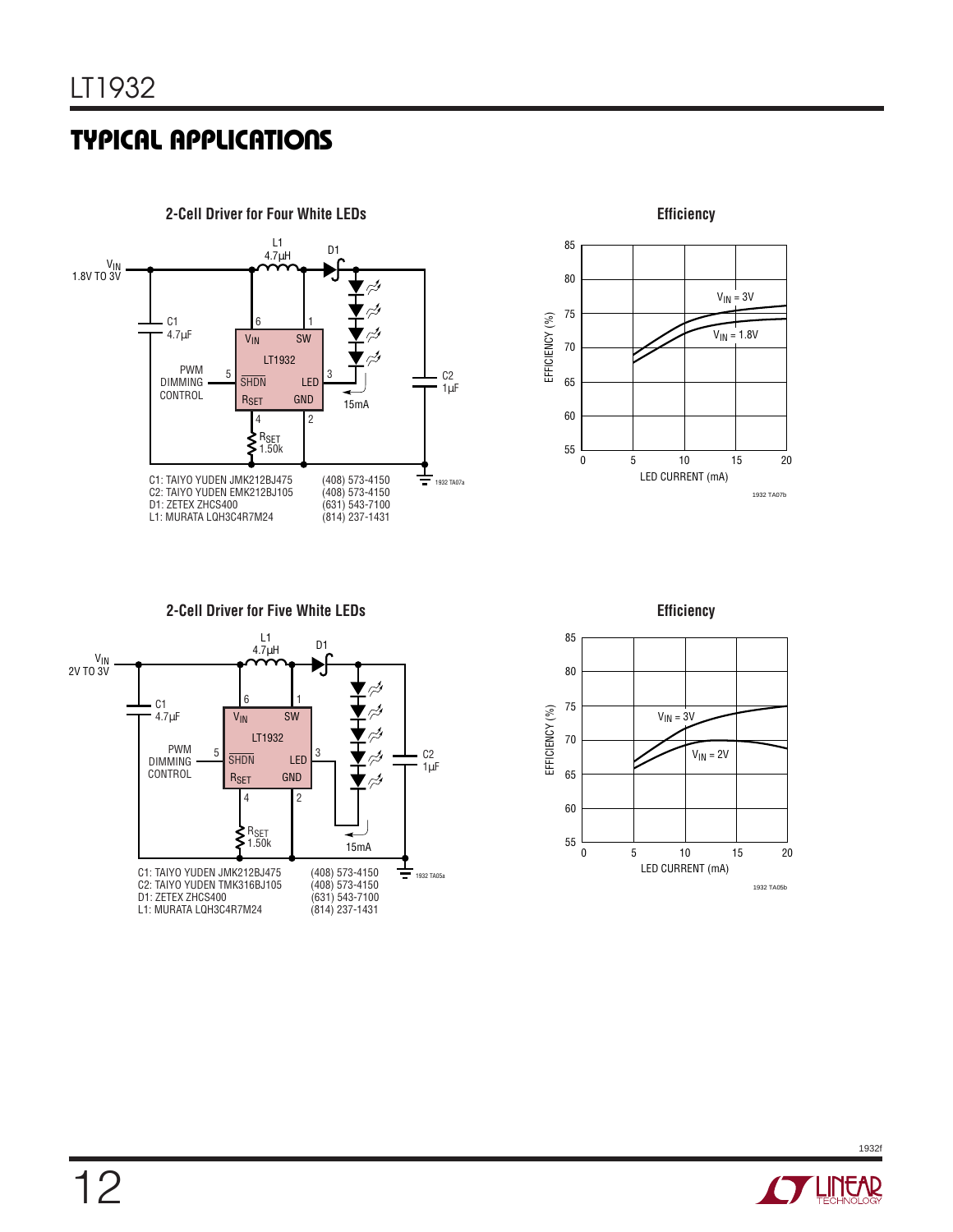



**Li-Ion Driver for Three White LEDs Efficiency**







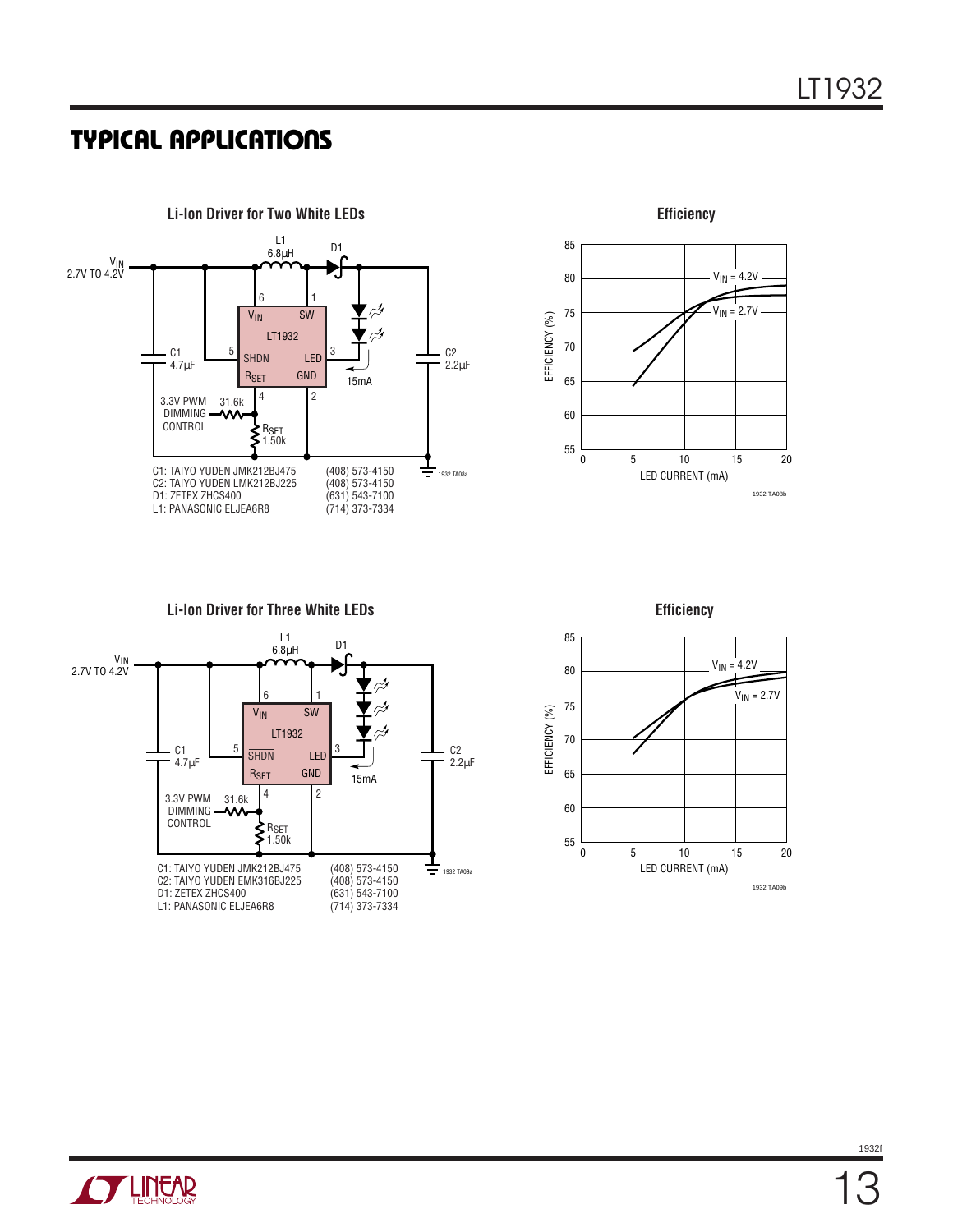



**Li-Ion Driver for Five White LEDs Efficiency**





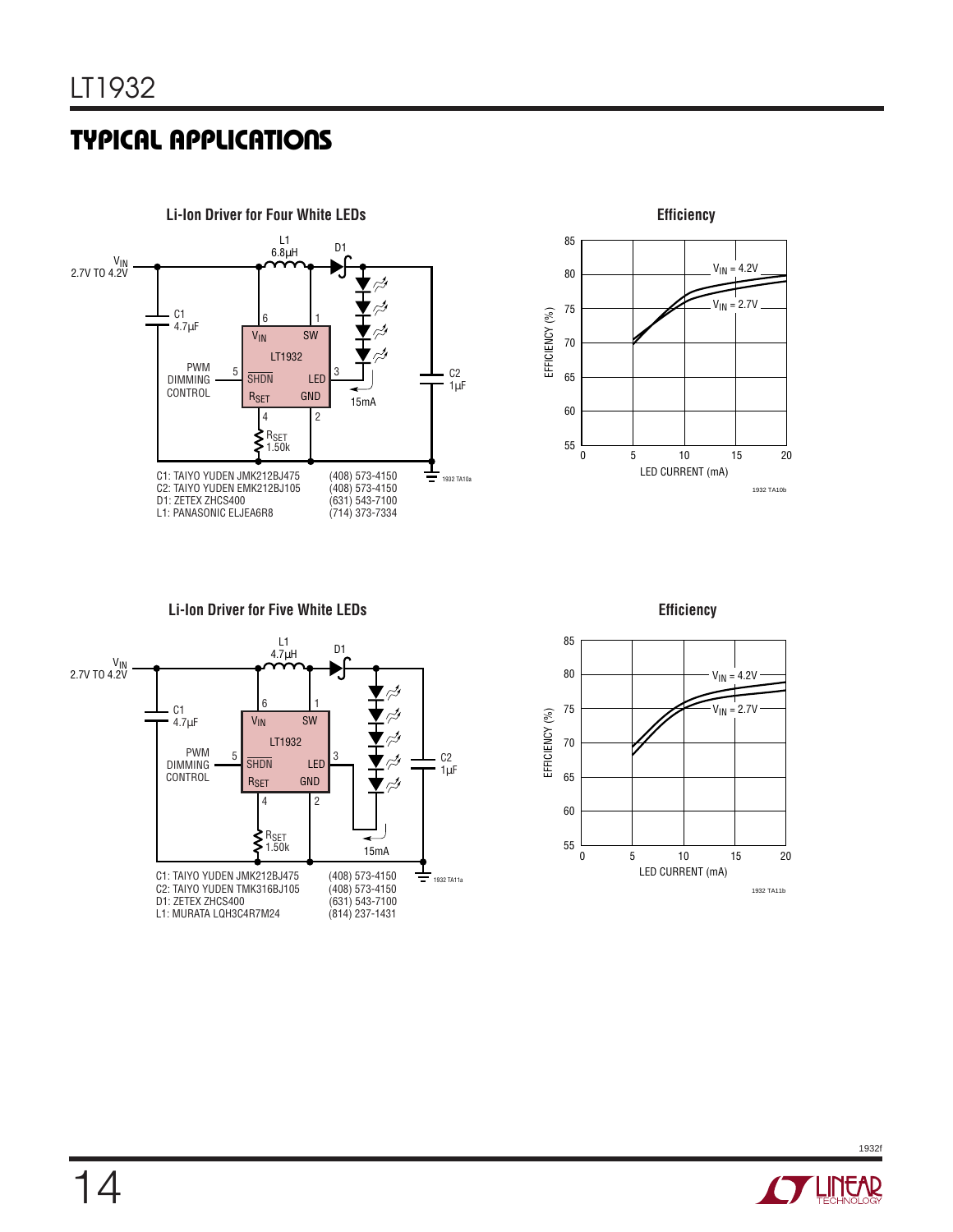

### **U PACKAGE DESCRIPTIO**

**S6 Package 6-Lead Plastic SOT-23** (LTC DWG # 05-08-1634) (LTC DWG # 05-08-1636)





Information furnished by Linear Technology Corporation is believed to be accurate and reliable. However, no responsibility is assumed for its use. Linear Technology Corporation makes no representation that the interconnection of its circuits as described herein will not infringe on existing patent rights.